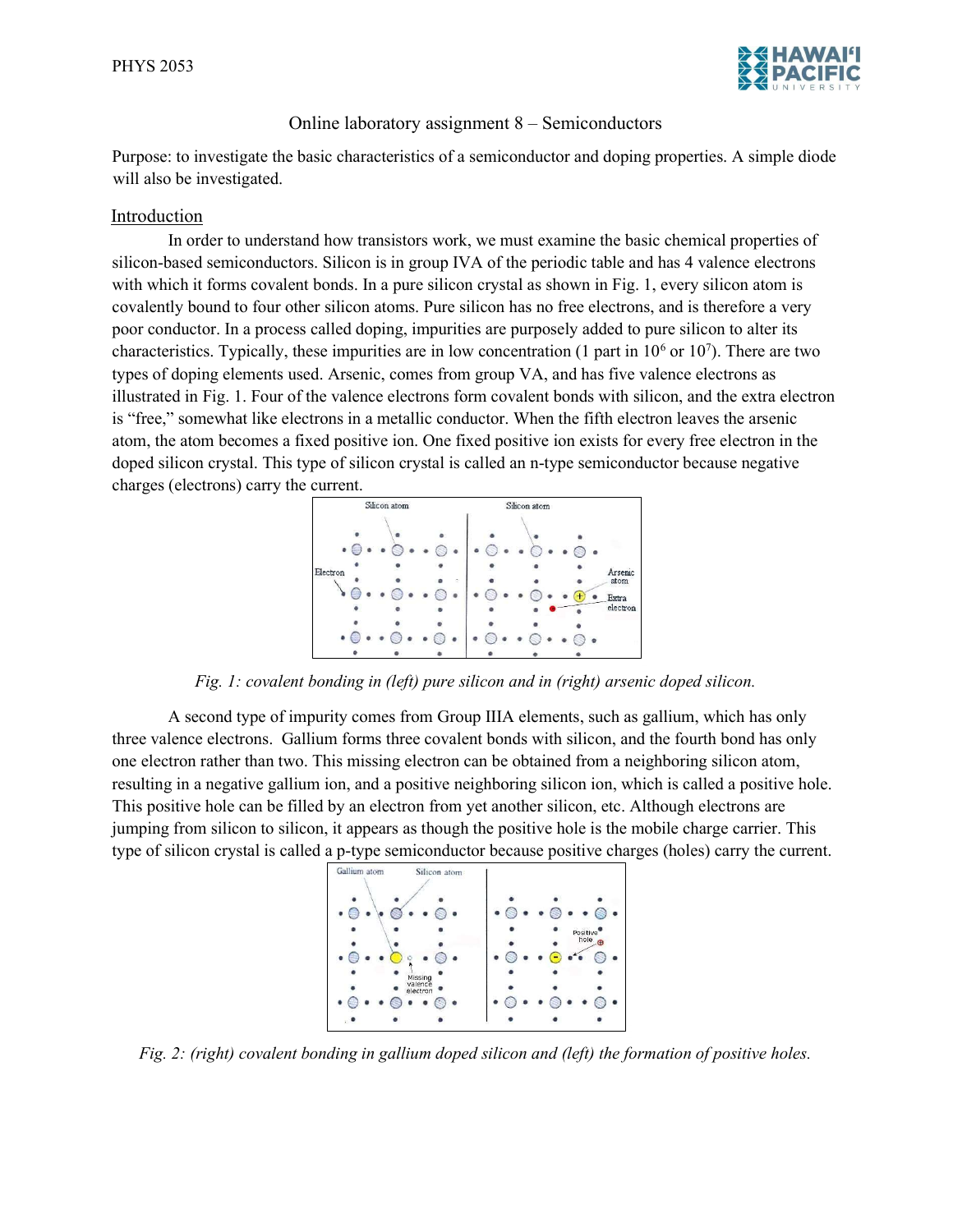

In addition to the chemical nature of doped semiconductors, we must also understand how they behave when placed in physical contact, such as in a p-n junction diode. When an n-type semiconductor comes in contact with a p-type semiconductor, free electrons move from the n-type material into the ptype side, and positive holes move in the opposite direction as observed in Fig. 3.



Fig. 3: pn junction with no external voltage applied

The electrons and holes neutralize each other, removing all charge carriers in a boundary layer called the depletion region. As the charge carriers move across the layer, a fixed positive charge develops on the nside and a fixed negative charge develops on the p-side. This creates an intrinsic electric field that opposes the current from motion of the charges.

Eventually equilibrium is reached and charge advection is balanced by the electric field. Since the depleted region has no charge carriers, current cannot pass through it. There are two different ways in which a source of emf can be attached to a junction diode. If the positive terminal of a DC power supply is attached to the n-doped end and the negative terminal is attached to the p-doped end, the electric field generated by the source of emf will be in the same direction as the intrinsic field, and holes and electrons will move further away and widen the depleted region. This situation is called reversed biased, and no current will pass under these conditions. If the power supply terminals are reversed such that the positive terminal is attached to the p-doped side, the electric field due to the source of emf opposes the intrinsic field. As the power supply emf is increased, the depleted region gets thinner, and eventually, at what is called the bias potential, charge carriers reach the interface and a current passes through the diode. This situation is called forward biased.

## Laboratory assignment

- I. Doping in a semiconductor material
- 1. Run the "Semiconductor" PhET simulation.
- 2. Set the "Segments" toggle to "One (1)" as shown.



3. Drag the p-type doped semiconducting material and set the voltage to 4 V as shown.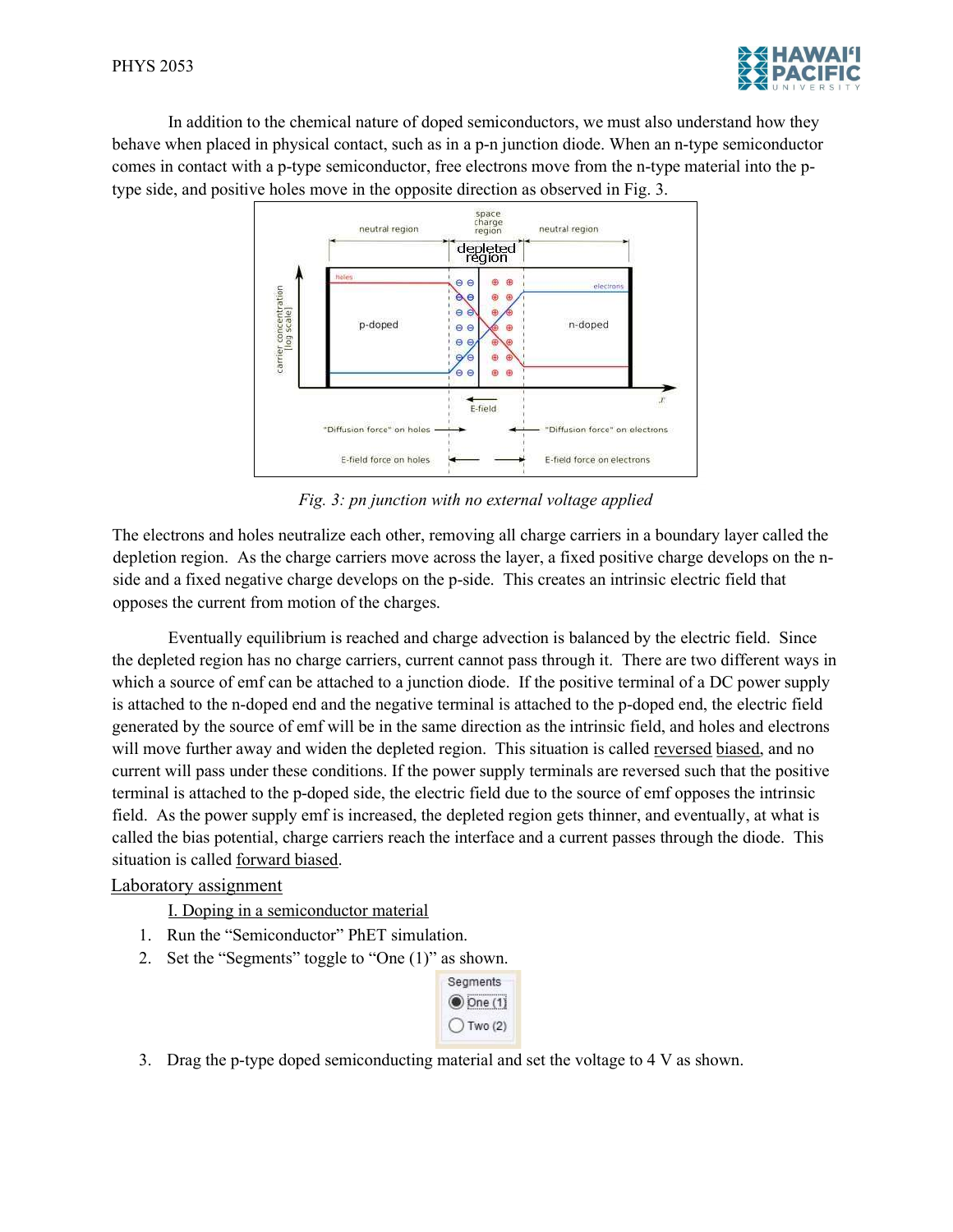



 $\mathcal{L}_\mathcal{L} = \{ \mathcal{L}_\mathcal{L} = \{ \mathcal{L}_\mathcal{L} = \{ \mathcal{L}_\mathcal{L} = \{ \mathcal{L}_\mathcal{L} = \{ \mathcal{L}_\mathcal{L} = \{ \mathcal{L}_\mathcal{L} = \{ \mathcal{L}_\mathcal{L} = \{ \mathcal{L}_\mathcal{L} = \{ \mathcal{L}_\mathcal{L} = \{ \mathcal{L}_\mathcal{L} = \{ \mathcal{L}_\mathcal{L} = \{ \mathcal{L}_\mathcal{L} = \{ \mathcal{L}_\mathcal{L} = \{ \mathcal{L}_\mathcal{$ 

 $\mathcal{L}_\mathcal{L} = \mathcal{L}_\mathcal{L} = \mathcal{L}_\mathcal{L} = \mathcal{L}_\mathcal{L} = \mathcal{L}_\mathcal{L} = \mathcal{L}_\mathcal{L} = \mathcal{L}_\mathcal{L} = \mathcal{L}_\mathcal{L} = \mathcal{L}_\mathcal{L} = \mathcal{L}_\mathcal{L} = \mathcal{L}_\mathcal{L} = \mathcal{L}_\mathcal{L} = \mathcal{L}_\mathcal{L} = \mathcal{L}_\mathcal{L} = \mathcal{L}_\mathcal{L} = \mathcal{L}_\mathcal{L} = \mathcal{L}_\mathcal{L}$ 

 $\mathcal{L}_\mathcal{L} = \{ \mathcal{L}_\mathcal{L} = \{ \mathcal{L}_\mathcal{L} = \{ \mathcal{L}_\mathcal{L} = \{ \mathcal{L}_\mathcal{L} = \{ \mathcal{L}_\mathcal{L} = \{ \mathcal{L}_\mathcal{L} = \{ \mathcal{L}_\mathcal{L} = \{ \mathcal{L}_\mathcal{L} = \{ \mathcal{L}_\mathcal{L} = \{ \mathcal{L}_\mathcal{L} = \{ \mathcal{L}_\mathcal{L} = \{ \mathcal{L}_\mathcal{L} = \{ \mathcal{L}_\mathcal{L} = \{ \mathcal{L}_\mathcal{$ 

 $\mathcal{L}_\mathcal{L} = \mathcal{L}_\mathcal{L} = \mathcal{L}_\mathcal{L} = \mathcal{L}_\mathcal{L} = \mathcal{L}_\mathcal{L} = \mathcal{L}_\mathcal{L} = \mathcal{L}_\mathcal{L} = \mathcal{L}_\mathcal{L} = \mathcal{L}_\mathcal{L} = \mathcal{L}_\mathcal{L} = \mathcal{L}_\mathcal{L} = \mathcal{L}_\mathcal{L} = \mathcal{L}_\mathcal{L} = \mathcal{L}_\mathcal{L} = \mathcal{L}_\mathcal{L} = \mathcal{L}_\mathcal{L} = \mathcal{L}_\mathcal{L}$ 

- 4. Explain what you observed in the energy bands and in the current.
- 5. Reduce the voltage until it reaches a value -4 V.
- 6. Explain what you observed after you switched the battery polarity in step 5.
- 7. Clear the dopants by hitting the "Clear Dopants" button.
- 8. Drag the n-type doped semiconducting material and set the voltage to 4 V as shown.



9. Explain what you observed in the energy bands and in the current. Note differences with the ptype semiconductor.

 $\mathcal{L}_\mathcal{L} = \{ \mathcal{L}_\mathcal{L} = \{ \mathcal{L}_\mathcal{L} = \{ \mathcal{L}_\mathcal{L} = \{ \mathcal{L}_\mathcal{L} = \{ \mathcal{L}_\mathcal{L} = \{ \mathcal{L}_\mathcal{L} = \{ \mathcal{L}_\mathcal{L} = \{ \mathcal{L}_\mathcal{L} = \{ \mathcal{L}_\mathcal{L} = \{ \mathcal{L}_\mathcal{L} = \{ \mathcal{L}_\mathcal{L} = \{ \mathcal{L}_\mathcal{L} = \{ \mathcal{L}_\mathcal{L} = \{ \mathcal{L}_\mathcal{$ 

 $\mathcal{L}_\mathcal{L} = \mathcal{L}_\mathcal{L} = \mathcal{L}_\mathcal{L} = \mathcal{L}_\mathcal{L} = \mathcal{L}_\mathcal{L} = \mathcal{L}_\mathcal{L} = \mathcal{L}_\mathcal{L} = \mathcal{L}_\mathcal{L} = \mathcal{L}_\mathcal{L} = \mathcal{L}_\mathcal{L} = \mathcal{L}_\mathcal{L} = \mathcal{L}_\mathcal{L} = \mathcal{L}_\mathcal{L} = \mathcal{L}_\mathcal{L} = \mathcal{L}_\mathcal{L} = \mathcal{L}_\mathcal{L} = \mathcal{L}_\mathcal{L}$ 

 $\mathcal{L}_\mathcal{L} = \mathcal{L}_\mathcal{L} = \mathcal{L}_\mathcal{L} = \mathcal{L}_\mathcal{L} = \mathcal{L}_\mathcal{L} = \mathcal{L}_\mathcal{L} = \mathcal{L}_\mathcal{L} = \mathcal{L}_\mathcal{L} = \mathcal{L}_\mathcal{L} = \mathcal{L}_\mathcal{L} = \mathcal{L}_\mathcal{L} = \mathcal{L}_\mathcal{L} = \mathcal{L}_\mathcal{L} = \mathcal{L}_\mathcal{L} = \mathcal{L}_\mathcal{L} = \mathcal{L}_\mathcal{L} = \mathcal{L}_\mathcal{L}$ 

 $\mathcal{L}_\mathcal{L} = \mathcal{L}_\mathcal{L} = \mathcal{L}_\mathcal{L} = \mathcal{L}_\mathcal{L} = \mathcal{L}_\mathcal{L} = \mathcal{L}_\mathcal{L} = \mathcal{L}_\mathcal{L} = \mathcal{L}_\mathcal{L} = \mathcal{L}_\mathcal{L} = \mathcal{L}_\mathcal{L} = \mathcal{L}_\mathcal{L} = \mathcal{L}_\mathcal{L} = \mathcal{L}_\mathcal{L} = \mathcal{L}_\mathcal{L} = \mathcal{L}_\mathcal{L} = \mathcal{L}_\mathcal{L} = \mathcal{L}_\mathcal{L}$ 

- 10. Reduce the voltage until it reaches a value -4 V.
- 11. Explain what you observed after you switched the battery polarity in step 10.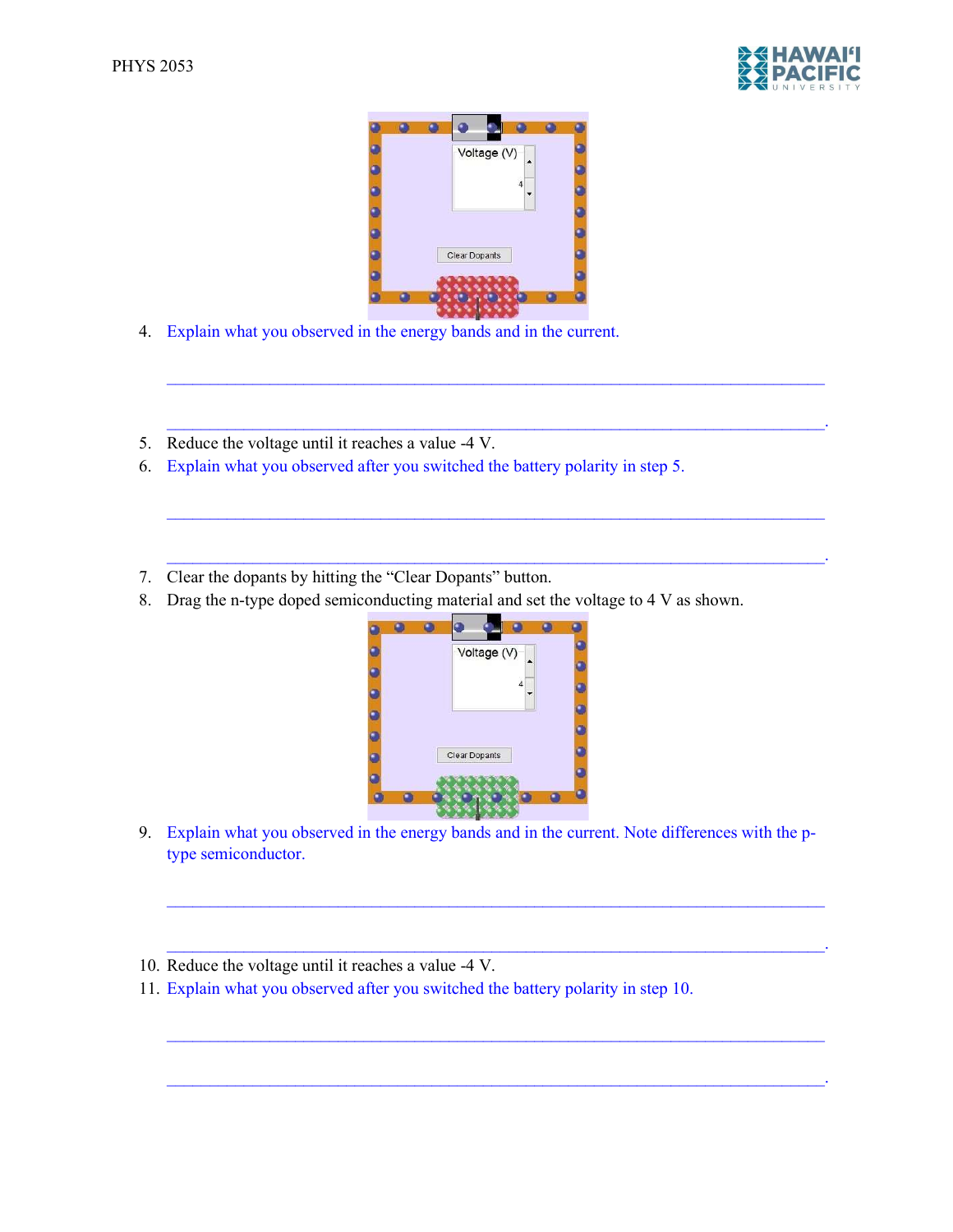

II. Diodes with paired n-type and p-type semiconductors 12.

Set the "Segments" toggle to "Two (2)" as shown.



- 13. Pause the simulation.
- 14. Drag the p-type doped semiconducting material to the left portion of the diode and the n-type semi-conducting portion to the right portion and set the voltage to 4 V as shown.



 $\mathcal{L}_\mathcal{L} = \{ \mathcal{L}_\mathcal{L} = \{ \mathcal{L}_\mathcal{L} = \{ \mathcal{L}_\mathcal{L} = \{ \mathcal{L}_\mathcal{L} = \{ \mathcal{L}_\mathcal{L} = \{ \mathcal{L}_\mathcal{L} = \{ \mathcal{L}_\mathcal{L} = \{ \mathcal{L}_\mathcal{L} = \{ \mathcal{L}_\mathcal{L} = \{ \mathcal{L}_\mathcal{L} = \{ \mathcal{L}_\mathcal{L} = \{ \mathcal{L}_\mathcal{L} = \{ \mathcal{L}_\mathcal{L} = \{ \mathcal{L}_\mathcal{$ 

 $\mathcal{L}_\mathcal{L} = \{ \mathcal{L}_\mathcal{L} = \{ \mathcal{L}_\mathcal{L} = \{ \mathcal{L}_\mathcal{L} = \{ \mathcal{L}_\mathcal{L} = \{ \mathcal{L}_\mathcal{L} = \{ \mathcal{L}_\mathcal{L} = \{ \mathcal{L}_\mathcal{L} = \{ \mathcal{L}_\mathcal{L} = \{ \mathcal{L}_\mathcal{L} = \{ \mathcal{L}_\mathcal{L} = \{ \mathcal{L}_\mathcal{L} = \{ \mathcal{L}_\mathcal{L} = \{ \mathcal{L}_\mathcal{L} = \{ \mathcal{L}_\mathcal{$ 

 $\mathcal{L}_\mathcal{L} = \mathcal{L}_\mathcal{L} = \mathcal{L}_\mathcal{L} = \mathcal{L}_\mathcal{L} = \mathcal{L}_\mathcal{L} = \mathcal{L}_\mathcal{L} = \mathcal{L}_\mathcal{L} = \mathcal{L}_\mathcal{L} = \mathcal{L}_\mathcal{L} = \mathcal{L}_\mathcal{L} = \mathcal{L}_\mathcal{L} = \mathcal{L}_\mathcal{L} = \mathcal{L}_\mathcal{L} = \mathcal{L}_\mathcal{L} = \mathcal{L}_\mathcal{L} = \mathcal{L}_\mathcal{L} = \mathcal{L}_\mathcal{L}$ 

 $\mathcal{L}_\mathcal{L} = \{ \mathcal{L}_\mathcal{L} = \{ \mathcal{L}_\mathcal{L} = \{ \mathcal{L}_\mathcal{L} = \{ \mathcal{L}_\mathcal{L} = \{ \mathcal{L}_\mathcal{L} = \{ \mathcal{L}_\mathcal{L} = \{ \mathcal{L}_\mathcal{L} = \{ \mathcal{L}_\mathcal{L} = \{ \mathcal{L}_\mathcal{L} = \{ \mathcal{L}_\mathcal{L} = \{ \mathcal{L}_\mathcal{L} = \{ \mathcal{L}_\mathcal{L} = \{ \mathcal{L}_\mathcal{L} = \{ \mathcal{L}_\mathcal{$ 

 $\mathcal{L}_\text{max} = \mathcal{L}_\text{max} = \mathcal{L}_\text{max} = \mathcal{L}_\text{max} = \mathcal{L}_\text{max} = \mathcal{L}_\text{max} = \mathcal{L}_\text{max} = \mathcal{L}_\text{max} = \mathcal{L}_\text{max} = \mathcal{L}_\text{max} = \mathcal{L}_\text{max} = \mathcal{L}_\text{max} = \mathcal{L}_\text{max} = \mathcal{L}_\text{max} = \mathcal{L}_\text{max} = \mathcal{L}_\text{max} = \mathcal{L}_\text{max} = \mathcal{L}_\text{max} = \mathcal{$ 

- 15. Play the simulation and wait a few seconds.
- 16. Explain what you observed (clear dopants and redo steps 13-15 if necessary)

- 17. Pause the simulation.
- 18. Reduce the voltage to -4 V.
- 19. Play the simulation.
- 20. Explain what you observed.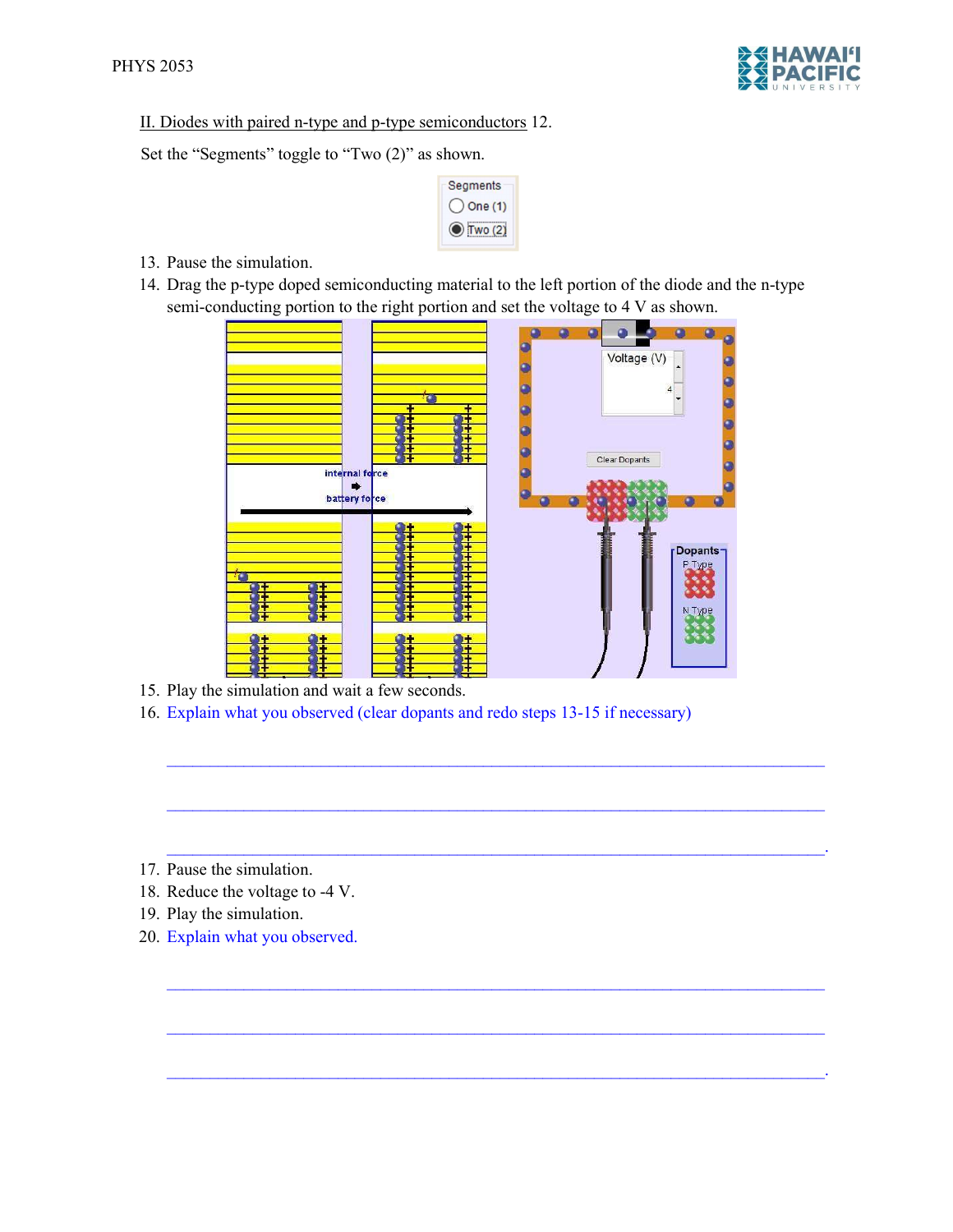

- 21. Clear the dopants.
- 22. Pause the simulation.
- 23. Drag the p-type doped semiconducting material to the right portion of the diode and the n-type semi-conducting portion to the left portion and set the voltage to -4 V as shown.



 $\mathcal{L}_\mathcal{L} = \{ \mathcal{L}_\mathcal{L} = \{ \mathcal{L}_\mathcal{L} = \{ \mathcal{L}_\mathcal{L} = \{ \mathcal{L}_\mathcal{L} = \{ \mathcal{L}_\mathcal{L} = \{ \mathcal{L}_\mathcal{L} = \{ \mathcal{L}_\mathcal{L} = \{ \mathcal{L}_\mathcal{L} = \{ \mathcal{L}_\mathcal{L} = \{ \mathcal{L}_\mathcal{L} = \{ \mathcal{L}_\mathcal{L} = \{ \mathcal{L}_\mathcal{L} = \{ \mathcal{L}_\mathcal{L} = \{ \mathcal{L}_\mathcal{$ 

 $\mathcal{L}_\mathcal{L} = \mathcal{L}_\mathcal{L} = \mathcal{L}_\mathcal{L} = \mathcal{L}_\mathcal{L} = \mathcal{L}_\mathcal{L} = \mathcal{L}_\mathcal{L} = \mathcal{L}_\mathcal{L} = \mathcal{L}_\mathcal{L} = \mathcal{L}_\mathcal{L} = \mathcal{L}_\mathcal{L} = \mathcal{L}_\mathcal{L} = \mathcal{L}_\mathcal{L} = \mathcal{L}_\mathcal{L} = \mathcal{L}_\mathcal{L} = \mathcal{L}_\mathcal{L} = \mathcal{L}_\mathcal{L} = \mathcal{L}_\mathcal{L}$ 

 $\mathcal{L}_\mathcal{L} = \mathcal{L}_\mathcal{L} = \mathcal{L}_\mathcal{L} = \mathcal{L}_\mathcal{L} = \mathcal{L}_\mathcal{L} = \mathcal{L}_\mathcal{L} = \mathcal{L}_\mathcal{L} = \mathcal{L}_\mathcal{L} = \mathcal{L}_\mathcal{L} = \mathcal{L}_\mathcal{L} = \mathcal{L}_\mathcal{L} = \mathcal{L}_\mathcal{L} = \mathcal{L}_\mathcal{L} = \mathcal{L}_\mathcal{L} = \mathcal{L}_\mathcal{L} = \mathcal{L}_\mathcal{L} = \mathcal{L}_\mathcal{L}$ 

 $\mathcal{L}_\mathcal{L} = \{ \mathcal{L}_\mathcal{L} = \{ \mathcal{L}_\mathcal{L} = \{ \mathcal{L}_\mathcal{L} = \{ \mathcal{L}_\mathcal{L} = \{ \mathcal{L}_\mathcal{L} = \{ \mathcal{L}_\mathcal{L} = \{ \mathcal{L}_\mathcal{L} = \{ \mathcal{L}_\mathcal{L} = \{ \mathcal{L}_\mathcal{L} = \{ \mathcal{L}_\mathcal{L} = \{ \mathcal{L}_\mathcal{L} = \{ \mathcal{L}_\mathcal{L} = \{ \mathcal{L}_\mathcal{L} = \{ \mathcal{L}_\mathcal{$ 

 $\mathcal{L}_\mathcal{L} = \mathcal{L}_\mathcal{L} = \mathcal{L}_\mathcal{L} = \mathcal{L}_\mathcal{L} = \mathcal{L}_\mathcal{L} = \mathcal{L}_\mathcal{L} = \mathcal{L}_\mathcal{L} = \mathcal{L}_\mathcal{L} = \mathcal{L}_\mathcal{L} = \mathcal{L}_\mathcal{L} = \mathcal{L}_\mathcal{L} = \mathcal{L}_\mathcal{L} = \mathcal{L}_\mathcal{L} = \mathcal{L}_\mathcal{L} = \mathcal{L}_\mathcal{L} = \mathcal{L}_\mathcal{L} = \mathcal{L}_\mathcal{L}$ 

 $\mathcal{L}_\mathcal{L} = \mathcal{L}_\mathcal{L} = \mathcal{L}_\mathcal{L} = \mathcal{L}_\mathcal{L} = \mathcal{L}_\mathcal{L} = \mathcal{L}_\mathcal{L} = \mathcal{L}_\mathcal{L} = \mathcal{L}_\mathcal{L} = \mathcal{L}_\mathcal{L} = \mathcal{L}_\mathcal{L} = \mathcal{L}_\mathcal{L} = \mathcal{L}_\mathcal{L} = \mathcal{L}_\mathcal{L} = \mathcal{L}_\mathcal{L} = \mathcal{L}_\mathcal{L} = \mathcal{L}_\mathcal{L} = \mathcal{L}_\mathcal{L}$ 

 $\mathcal{L}_\mathcal{L} = \mathcal{L}_\mathcal{L} = \mathcal{L}_\mathcal{L} = \mathcal{L}_\mathcal{L} = \mathcal{L}_\mathcal{L} = \mathcal{L}_\mathcal{L} = \mathcal{L}_\mathcal{L} = \mathcal{L}_\mathcal{L} = \mathcal{L}_\mathcal{L} = \mathcal{L}_\mathcal{L} = \mathcal{L}_\mathcal{L} = \mathcal{L}_\mathcal{L} = \mathcal{L}_\mathcal{L} = \mathcal{L}_\mathcal{L} = \mathcal{L}_\mathcal{L} = \mathcal{L}_\mathcal{L} = \mathcal{L}_\mathcal{L}$ 

24. Play the simulation and wait a few seconds.

25. Explain what you observed (clear dopants and redo steps 22-24 if necessary)

- 26. Pause the simulation.
- 27. Increase the voltage to 4 V.
- 28. Play the simulation.
- 29. Explain what you observed.

30. For the placement of the n-type and p-type semiconductors, is the direction of the current important?